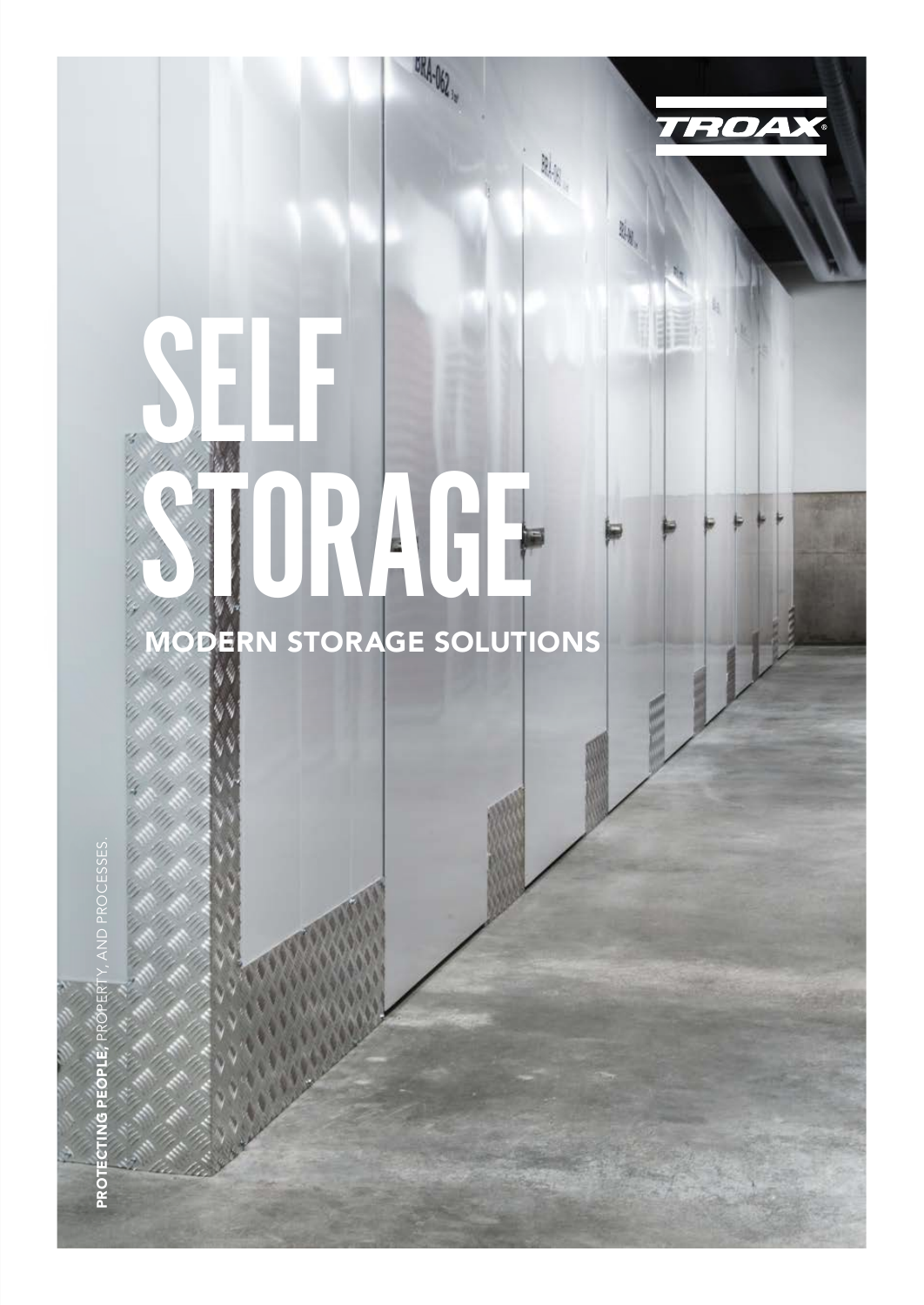## TROAX TOTAL

WITHIN THE SEGMENT PROPERTY PROTECTION, TROAX OFFERS A COMPLETE SERVICE THROUGHOUT THE ENTIRE PROCESS, WHICH IS CALLED TROAX TOTAL.

Our systems are adapted and designed to suit your specific needs, with everything intricately planned down to the smallest detail. Our systems can be built to suit all kinds of application areas. Troax Total is a total solution within property protection, where every solution is flexible to suit your needs and requirements. With Troax Total, you will get a solution that is:

### ASSEMBLED•GUARANTEED•SAFE•FAST•EASY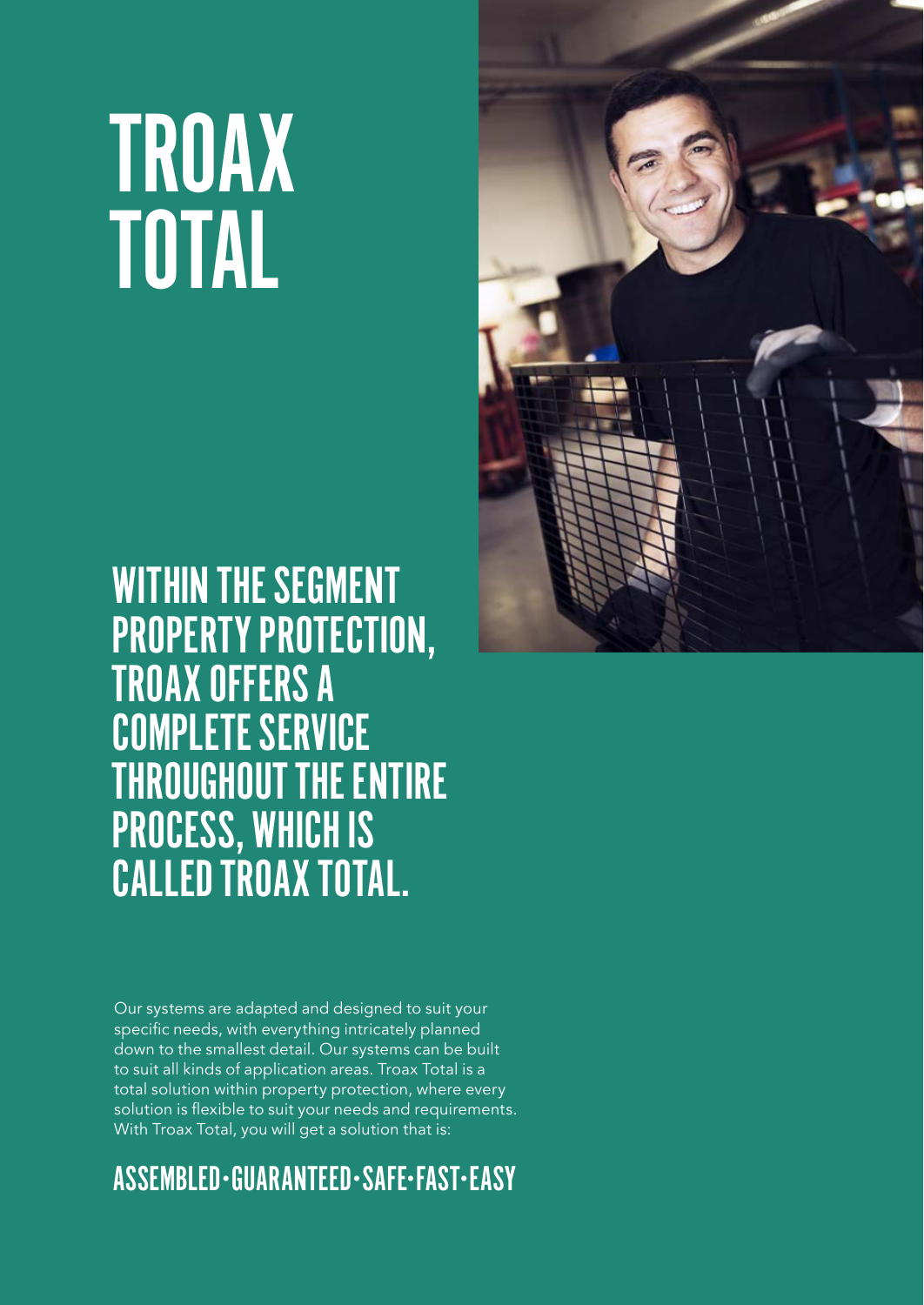

## TROAX SELF **STORAGE** IN STORAGE SINCE 1955

TROAX IS THE COMPLETE SELF STORAGE SYSTEM SUPPLIER, WITH FLEXIBLE SOLUTIONS FOR ANY SELF STORAGE CONCEPT. OUR ROLL-UP DOORS, SWING DOORS AND SHEET SPECIFICALLY FOR SELF STORAGE FACILITIES, AND IT IS AS SIMPLE TO INSTALL AS IT IS EASY TO USE. ALSO, IT REQUIRES MINIMAL MAINTENANCE. METAL PARTITIONS HAVE BEEN DEVELOPED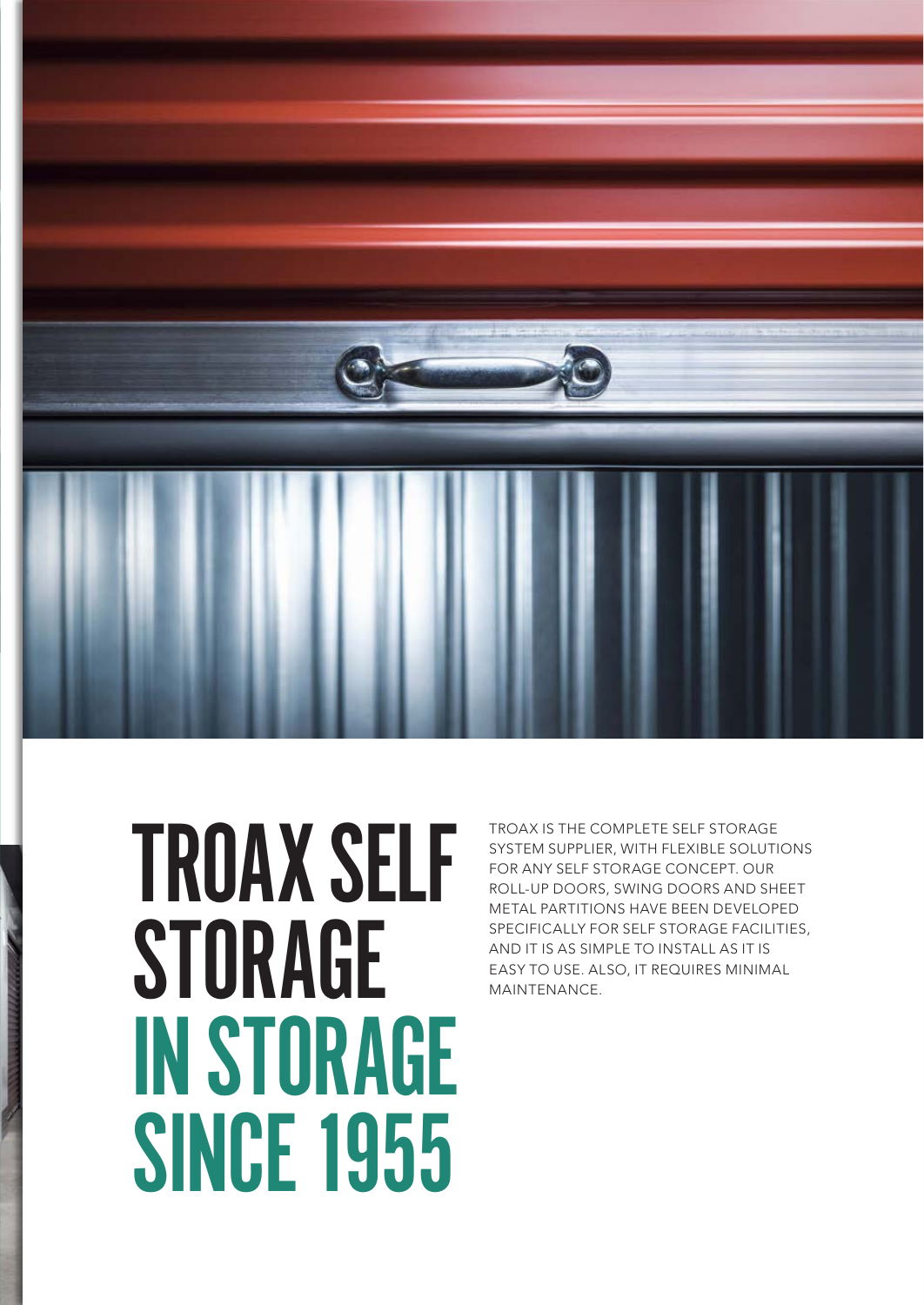## ATTRACTIVE **VERSATILE** MAINTENANCE-FREE

| <b>HALLWAY WALL SYSTEM</b> |
|----------------------------|
|----------------------------|

3,000 0.8

Max Height (mm) Thickness (mm)

### UNIT PARTITION WALL SYSTEM

3,000 0.45

Max Height (mm) Thickness (mm)

### DIMENSIONS ROLL-UP DOOR

Max Height (mm) Max Width (mm) 3,000 3,000

### DIMENSIONS SWING DOOR

| Max Height (mm) | Max Width (mm) |
|-----------------|----------------|
| 2.100           | 1.000          |

*Latches available for both door types are cylinder lock and padlock. Standard option latch in stainless steel.*





At Troax we specialize in sales and installation of modern third-generation self storage facilities and storage solutions. Our unique range of high gloss white hall systems in combination with nice colored doors will give your customers a good first impression, not only today but for many years ahead.

#### LET'S DRAW THE ROLLER WALL

No matter if you are planning for your first project or your thirtieth, you can always contact us with your inquiries. We will gladly examine your property, and provide a blueprint with full pricing – without requiring the purchase. The proposal, as well as the blueprint, will include an estimate of how much it would cost to convert your building into a self storage.

Our Sales and design team knows how to use every available space to achieve maximum lettable area (Uby), and we have full understanding of how important it is to get the right mix of unit sizes.

#### AVAILABLE ALL OVER EUROPE

- **»** The roll-up door and the partitioning walls are made of corrugated sheet metal. Swing doors and hallway walls are made out of flat thick sheet metal.
- **»** White gloss paint is the standard, but other colours are available, of course.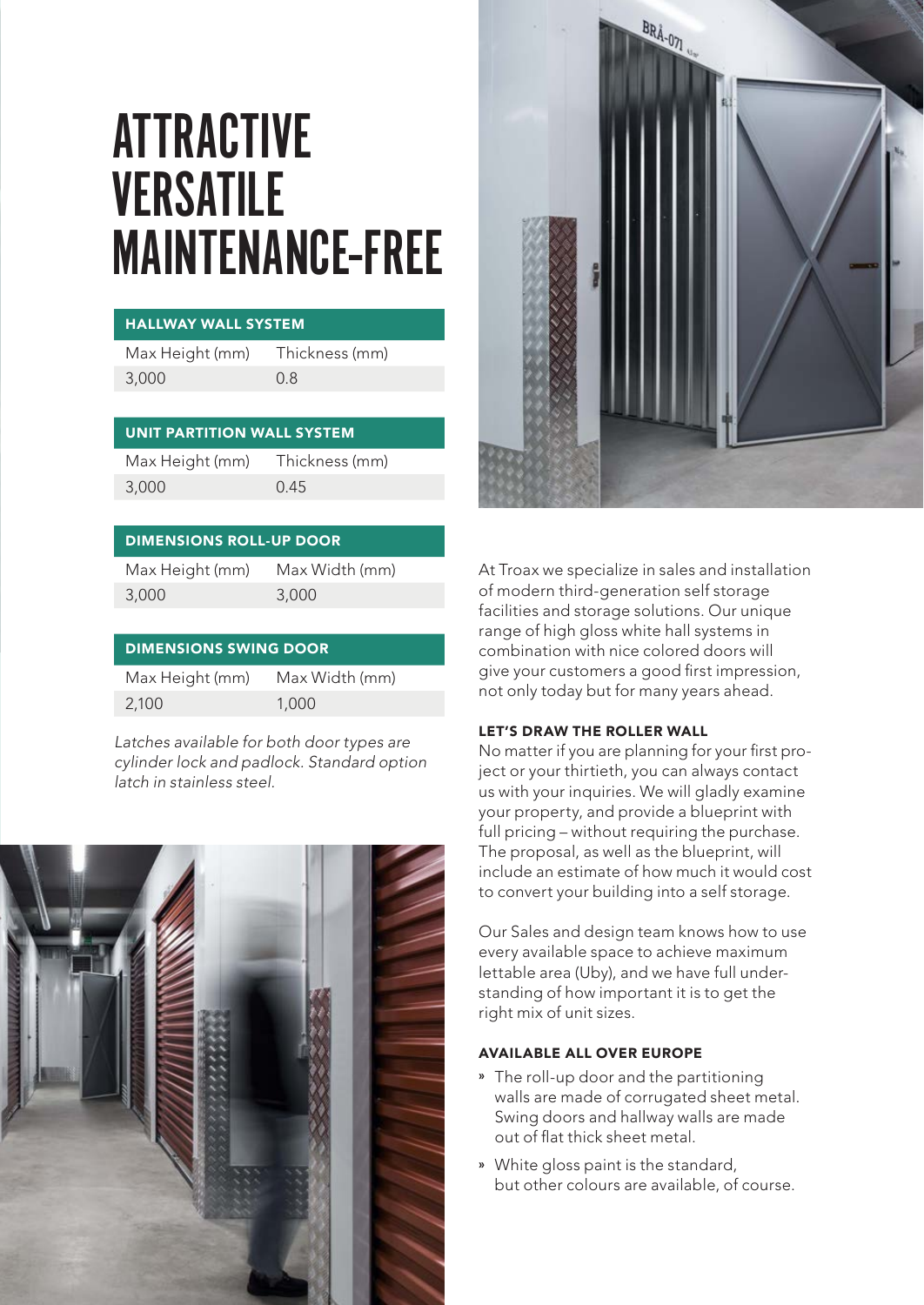## UNIQUE **SERVICE** AND SUPPORT

WE SELL SELF STORAGE SOLUTIONS BOTH WITH AND WITHOUT ASSEMBLY. AT SELF-ASSEMBLY, WE PROVIDE EASY FOLLOW ME INSTRUCTIONS FOR YOUR LOCAL ASSEMBLY TEAM.



ROLL-UP DOOR The best choice for an easy operable and low maintenance roll-up door.



### WALL PANELS

The wall system provides an economical and attractive divider, which also makes the storages safe.



KEEPING IT SAFE Every storage room has its own lock, to which only the storage holder has the key.